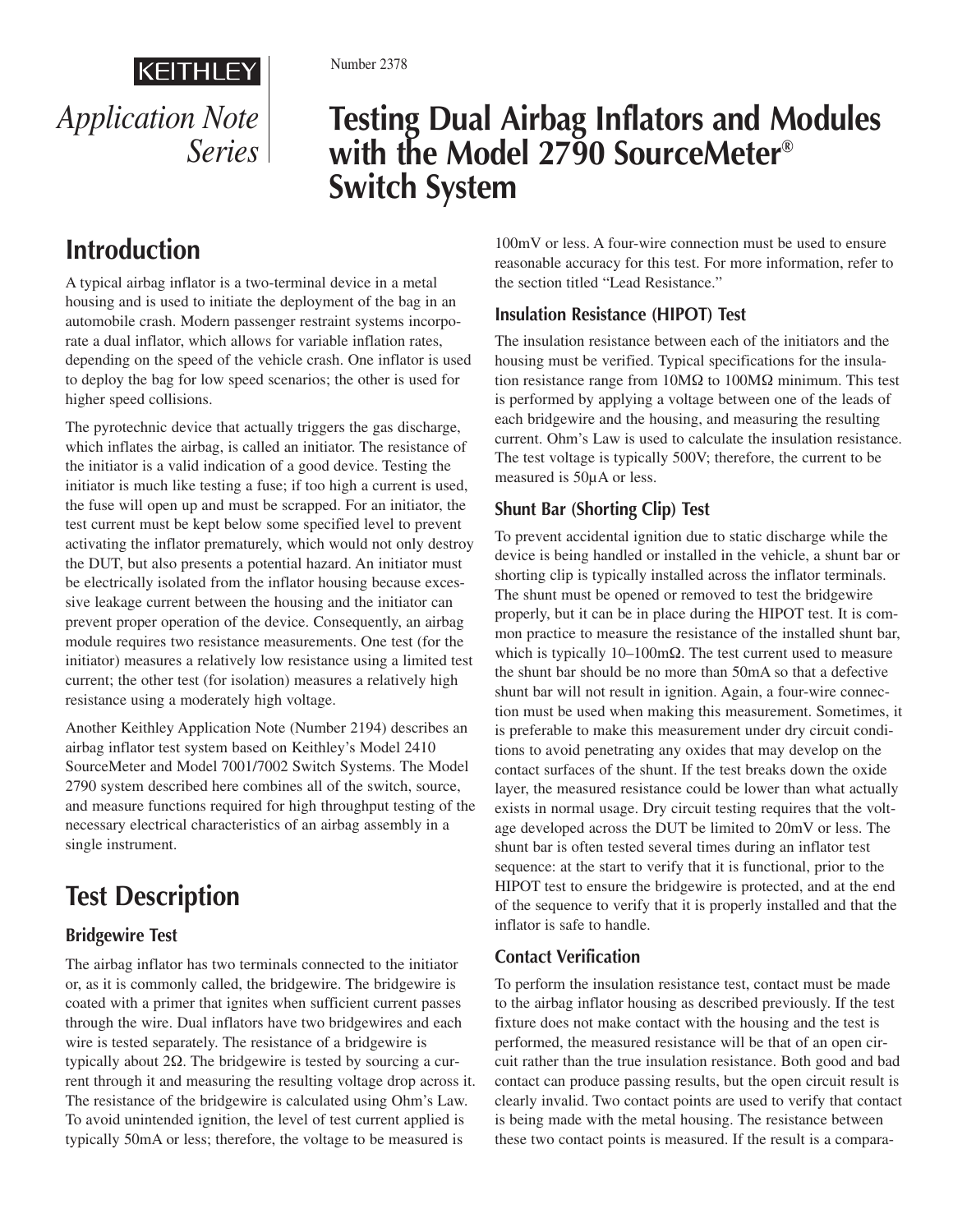

*Figure 1. Typical Dual Inflator Test System*

tively low value, then it is generally safe to assume proper contact has been made.

## **Test System Description**

The Model 2790 SourceMeter® Switch System with a single Model 7751 plug-in module is capable of making all of the measurements outlined in this note. The 2790 mainframe is a full-featured 6<sup>1</sup>/2-digit DMM with two rear slots for plug-in modules. Compatible modules add switching for signal routing, as well as additional source and measure capabilities. Although this note focuses on using the 7751 module for inflator testing, two other modules are available for added flexibility. The Model 7752 module is identical to the 7751, except that it does not include the high voltage source and current-to-voltage converter, and the Model 7702 is a general purpose 40-channel multiplexer. The Model 7751 module includes programmable DC voltage (50–500V) and current (0–50mA) sources as well as relay switching. Four banks of two-pole relays provide a sufficient number of terminals to connect two single inflator units or one dual inflator unit to the 2790 for test. The mainframe will accommodate two plug-in modules, so a single 2790 system can be connected to two test stands and be used to test two dual inflator airbag modules. Parallel testing in the form of "voltage soak with one card, measure with the other" is possible for both single and double test stand configurations. The current-tovoltage converter on the 7751 module is used with the voltage source to measure the insulation resistance. It can be used to measure currents from 0–50µA. The 7751's switch matrix simplifies implementing the contact verification tests discussed previously and allows the DMM to verify test voltages and currents for increased measurement reliability. Safety related design features that provide added protection against accidental detonation include low energy sources, a hardware source interlock, and programmable shunts that can be used in conjunction with an inflator's shunt bar. These features are discussed in detail in the section titled "Test System Safety."

*Figure 1* illustrates a typical hardware configuration for an airbag inflator test system using a Model 2790. In automated

manufacturing systems, programmable logic controllers (PLCs) are often used for process control, rather than PCs. Most of today's PLCs do not offer GPIB modules, so system control must be done over the serial (RS-232) bus. The Model 2790 has both GPIB and RS-232 interfaces, so it's suitable for use with both PC and PLC controlled test systems.

All of the switching required to connect the sources and measurement circuitry to the inflator is contained on the 7751 module. Cabling from the test stand is connected to the 7751 module via screw terminals. *Figure 2* shows a typical connection scheme for testing a dual inflator. Relay channels 1 through 9 connect signals to and from the various parts of the inflator DUT, depending on which test is being performed. Channels 10 through 12 (Bank 4) are also available for connecting to the



*Figure 2. Typical Connections Between 7751 and a Dual Inflator Module*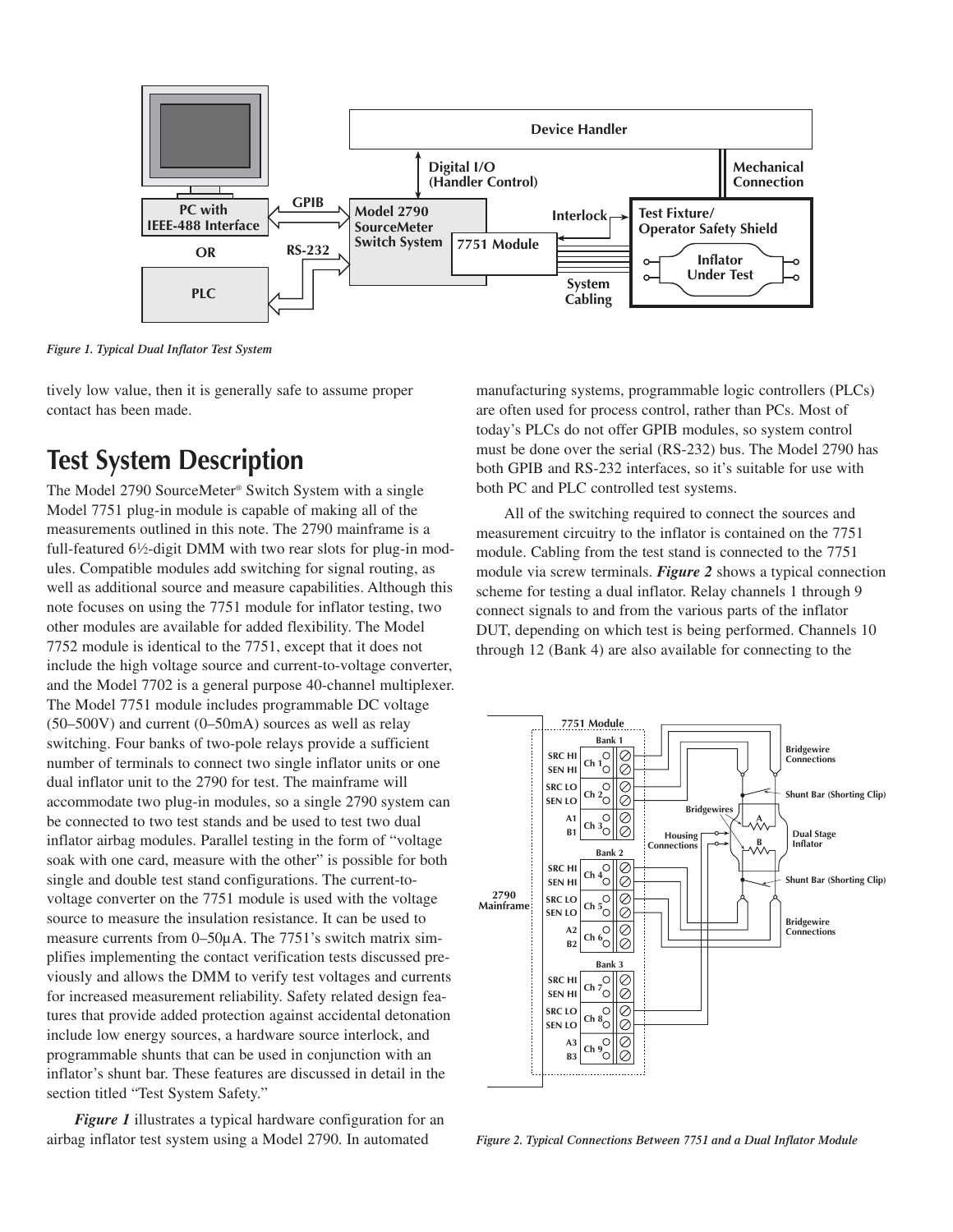

**= Closed relay contacts; multiple contacts indicate 2-pole relays**

*Figure 3. Circuit Configuration for Testing Bridgewire and Shunt Bar*



*Figure 4. Circuit Configurations for Contact Verification (Housing and Four-Wire Source/Sense Connections)*

DUT, but they are not used in this example. Additional relay channels control the interconnection of the DUT channels and the voltage and current sources, the voltage-to-current converter, and the DMM. The terminal labels shown in this figure (and present on the card) reflect the typical functional connection in a four-wire resistance measurement, but because of the remarkable flexibility of this module, the actual internal connections will vary, depending on the signal routings chosen. For example, the leads connected to Ch 8 in the figure are from the two connection points on the housing. For contact verification, these terminals are routed to the INPUT HI and LO terminals of the 2790 DMM so that a two-wire resistance measurement can verify that both contacts are electrically connected to the housing.

Given the connections shown in *Figure 2*, *Figures 3* through *5* show the test circuits for the various tests that have been addressed. *Figure 3* shows the circuit for testing either the bridgewire or the shunt. Open relay channel 22 and close channels 1, 2, and 21 to select the current source and connect it to either bridgewire A or shunt A (if it is in place). Channel 22 is a Form C relay, and the current source is selected when it is in the normally open position. The DMM is connected across the bridgewire or the shunt by closing relay channels 1, 2, 17, and

18. To test bridgewire B and shunt B, close channels 4 and 5 instead of 1 and 2. This is a four-wire resistance measurement configuration, which ensures that the resistance of the connecting leads is not included in the measured value of the bridgewire or shunt resistance. The resistance calculation shown in the figure can be performed internally by the 2790 by selecting the S1IOHMS math function (assuming the module is in Slot 1). The calculation uses the programmed level of the current source. It is possible to close a different group of relays and connect the DMM across the  $1\Omega$  resistor and measure the voltage drop. The measured voltage can be used to verify that the programmed current is actually being sourced. This measured current can also be used to calculate the DUT resistance manually. As mentioned previously, it is possible to connect a 20mV dry circuit clamp across the DUT. This feature, which is enabled by closing channel 24, can be used to prevent the breakdown of oxide layers on the shunt bar and/or to reduce the possibility of accidental detonation further. If the clamp is used, the current source output is limited to a maximum of 1mA.

*Figure 4* shows the test setup for performing contact verification. The wiring diagram in *Figure 2* shows two leads connected to each bridgewire (or shunt) terminal and to the housing.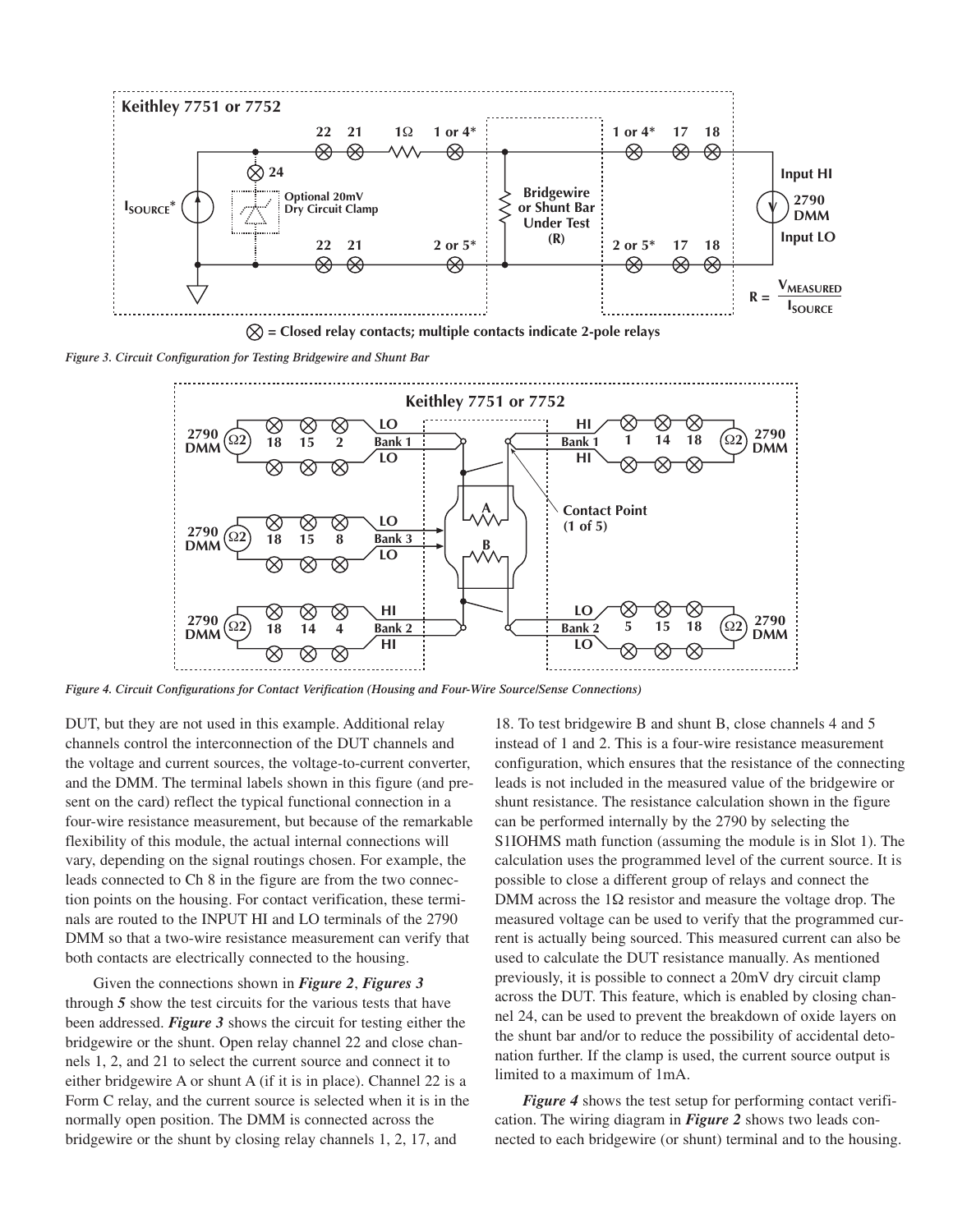

#### *Figure 5. Circuit Configuration for Testing Insulation Resistance*

By closing the different combinations of relays identified in Figure 4, it is possible to perform a two-wire ohms measurement on each pair of leads and verify good electrical contact. If both wires are electrically connected together, the resulting measurement can range from approximately  $12\Omega$  to several tens of ohms, depending on the type and length of the connecting cables. The minimum of approximately  $12\Omega$  is due to the internal circuitry of the switch modules. If the measured resistance is significantly higher, then it is likely that one or both of the leads are not contacting the terminals or housing.

*Figure 5* shows the test circuit for measuring the insulation resistance. Close relay channels 1, 21, and 22 to select the voltage source and connect it to one terminal of bridgewire A. The voltage source is selected when the channel 22 relay is in the normally closed position. Given that the resistance of a good bridgewire is much less than the leakage resistance being measured, it is necessary to perform this test at only one of the bridgewire terminals. Close relay channels 8 and 23 to connect the housing to the current-to-voltage converter (I/V Amplifier). Finally, connect the output of the current-to-voltage converter to the DMM by closing relay channels 16 and 18. To measure the insulation resistance between bridgewire B and the housing, close channel 4 instead of 1. A two-wire resistance measurement configuration can be used in this case because the resistance of the test leads is insignificant compared to the leakage resistance. The resistance calculation shown in the figure can be performed internally by the 2790 by selecting the S1VOHMS math function (assuming the module is in Slot 1). The current-to-voltage converter is an inverting amplifier, so a positive current will produce a negative output voltage. The minus sign in the calculation ensures that positive resistances are displayed. Note that the calculation uses the programmed level of the voltage source. It is possible to close a different group of relays to connect the DMM across the voltage source and measure its output to verify that the programmed voltage is actually being applied to the DUT. This measured voltage can also be used to calculate the leakage resistance manually.

*Figure 5* shows the shunt bar (shorting clip) connected across the bridgewire. Some manufacturers prefer measuring the insulation resistance when the shunt bar is connected because it is almost impossible to inflate the airbag with the short in place. The 7751 module has four relay-selectable shunts (channels 3, 6, 9, and 12) that can be used along with the inflator shunt bars for added reliability. *Figure 6* shows one possible connection scheme for using the 7751 module's integral shunts. As depicted in *Figure 5*, closing relay channels 3 and/or 6 connects the additional shunts across bridgewires A and/or B during the insulation test.

## **Test System Safety**

When designing an inflator test system, the user should note that airbag inflators are explosive and therefore dangerous. Even if the test system is designed with sufficient safeguards, a defective device under test could detonate under normal testing conditions. Test system designers must be aware of the hazards involved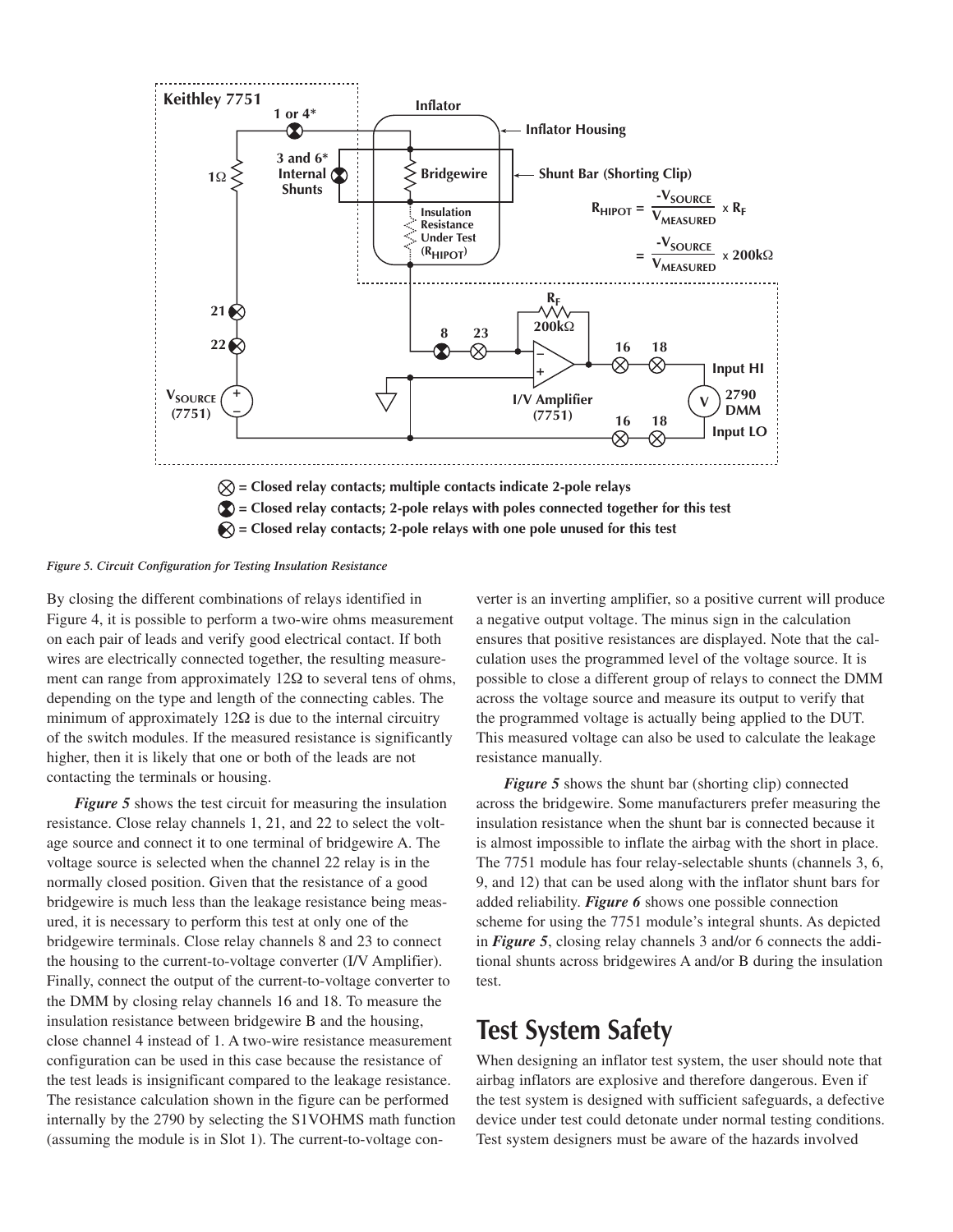

*Figure 6. Typical Connections for Using 7751 Shunts During Inflato Testing*

with this application and design the test fixtures such that sufficient protection is available for themselves, operators, or maintenance personnel in the event of an unintentional detonation of an inflator. Sufficient protection must be provided to personnel against any hazardous voltages that may be present as well. It is also the responsibility of system designers to make sure that all personnel are trained in the safe use of the test system.

Keithley has incorporated many design features in the 2790 SourceMeter Switch System and the 7751 module that make this inflator test system inherently less likely to cause an initiator detonation than previous test solutions. Significant steps have been taken to limit the power applied to the device under test, even under single fault conditions (e.g., programming error or test instrument failure). Design features that enhance the reliability of the 2790 system include a low energy, high voltage source, a low voltage compliance (5.5V) current source, and automatic cable discharge circuitry. A hardware source interlock is also available and is discussed in the section titled "Methods and Techniques/ Handler Interface." The high voltage source cannot be programmed to output more than 500V, and at this level, internal impedances limit the current output to less than 1mA under short circuit conditions. Even under single fault conditions, the voltage is clamped at 600V and the steady state current is limited to less than 2mA.

Capacitance between signal paths on the 7751 module and in cables connecting the inflator to the module can store a charge from the voltage source. Whenever the voltage source is disconnected from the switch matrix by opening channel 22, 100kΩ shunts are automatically connected between the Source HI and LO lines and the Sense HI and LO lines for 5ms to bleed off any residual charge. The discharge circuitry can also be controlled

directly to allow the user to discharge the cables for more than 5ms, or at other times during the test sequence. *NOTE: In order to discharge any connecting cables, the relays connected to the cables should not be opened until after the voltage source has been disconnected from the signal lines. Using the "OPEN ALL CHANNELS" command from the front panel or under remote control automatically opens Channel 21 and then Channel 22 five milliseconds before opening any other channels. Caution: Do not connect the voltage source HI to earth ground. Doing so will effectively connect an internal capacitance of 1nF across the Vsource HI and LO, which could cause the capacitor to be discharged across the DUT if proper precautions are not taken.*

The current source cannot be programmed to output more than 50mA. The open circuit voltage of this source is 5.5V. Under single fault conditions, the output current is limited first by redundant active current limiters and ultimately by dual 62mA fuses. The fast response of the active limiters minimizes the duration of any initial transients. As mentioned previously, a dry circuit clamp can be connected across the output of the current source to limit the DUT voltage to 20mV.

*NOTE: Operators and maintenance personnel must be protected from injury under fault conditions (e.g., software error, controller error, instrument failure, system overloads). Use appropriate guards, shields, and insulators on external connections to protect any user or maintenance personnel from risk of electric shock or mechanical injury.*

## **Methods and Techniques**

#### **Handler Interface – Digital I/O**

The 2790's built-in digital interface is capable of controlling the device handler equipment directly. The digital interface connector contains five TTL-compatible digital outputs and two inputs, as well as connections for externally powered relays and ground. The five outputs provide test pass/fail notification. Two high limits and two low limits can be defined globally for any DMM measurement. They can also be defined separately for each measurement channel. This last feature does not apply to the 7751 and 7752 modules because none of the channels are defined strictly as measurement channels. It is possible, however, to assign limits on a per channel basis if the available 7702 module is used. Each limit is tied to a different digital output. The fifth digital output is a master limit, which is the logical "OR" of the other four lines. The logic sense of the five digital outputs can be set to either high true or low true. The outputs can be used to control external relays with coil voltages from 5V to 33V. Each digital output has an internal flyback diode for protection when switching inductive loads. Connection to the diodes is via Pin 7 of the digital I/O connector.

The two digital inputs both relate to external triggers. One input is for an external trigger and the other is a trigger interlock. Applying a TTL low (0V) to the trigger interlock pin or shorting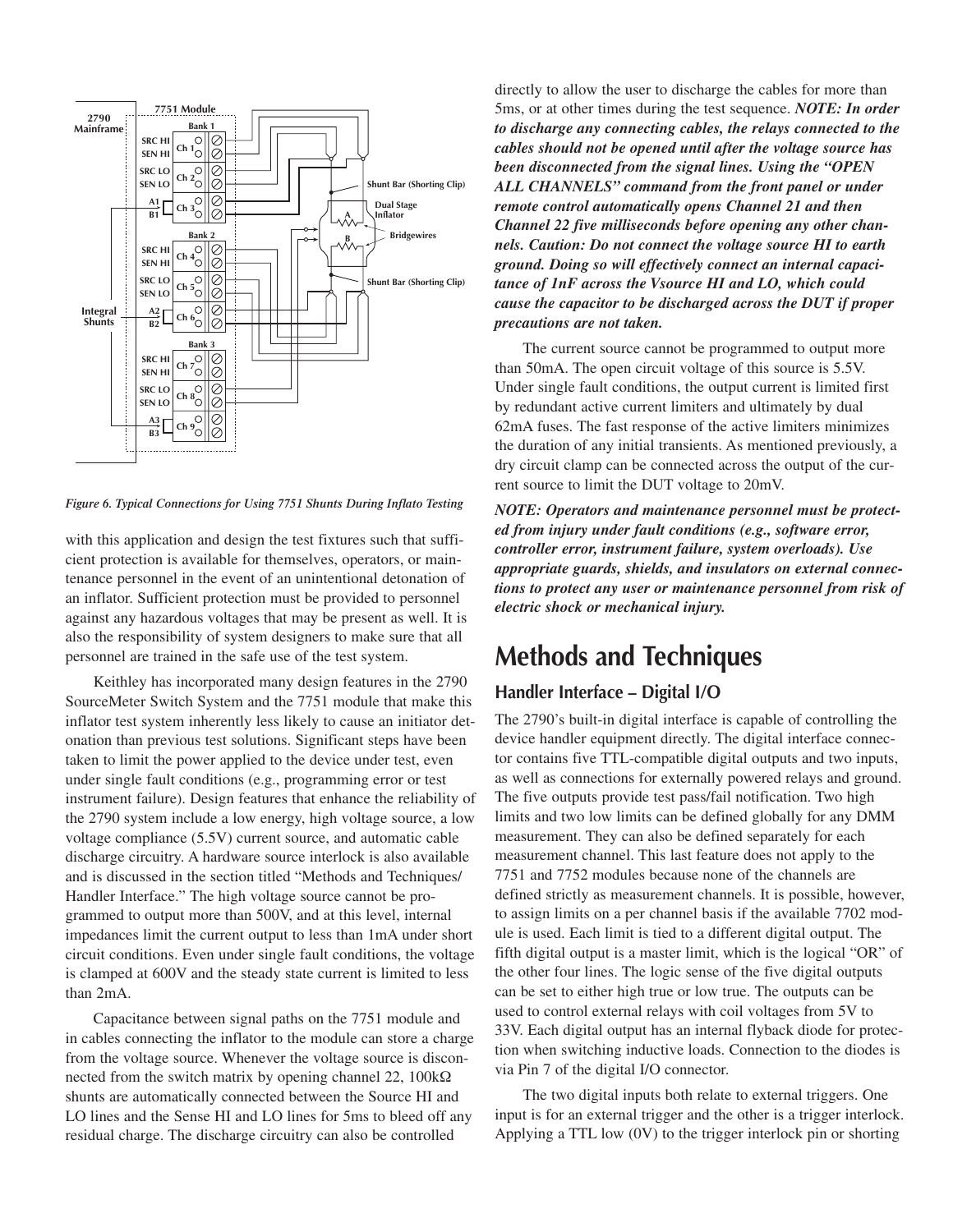it to ground locks out or disables external triggers. Applying a TTL high (5V) to the trigger interlock pin, or leaving it open circuited, enables external triggers. For example, when controlling a scan using external triggers, this trigger interlock feature can be used to prevent a scan from proceeding if a safety shield is open by having the handler provide the appropriate signal.

#### **Handler Interface – Trigger Link**

The Trigger Link connector on the 2790 has one TTL-compatible digital input, one digital output, and two ground lines. The input is for an external trigger. It is the same as the trigger input of the digital I/O connector. The output provides a trigger signal upon completion of a 2790 DMM measurement and can be used to signal a handler that a test is finished.

#### **Handler Interface – 7751/7752 Interlock**

The 7751 and 7752 modules have their own interlock circuits, which provide a more effective interlock for use with safety shields. Open circuiting the interlock terminals opens relay channels 18, 19, and 21 on the 7751 and 7752 modules and prevents them from being closed. The current and voltage (7751 only) sources are disconnected from the signal lines, as is the 2790 measurement backplane. To close these channels, a short circuit must be applied to the interlock terminals. Connecting a switch to the 7751/7752 interlock that opens the interlock circuit whenever the handler's safety shield is opened or closes the interlock circuit when the safety shield is closed is an appropriate method for using this feature.

## **Basic Programming Guidelines**

The following sections provide the remote programming commands needed to configure the 2790 and perform all of the tests described in this application note. The tests are implemented for the connection scheme shown in *Figure 6*. It is assumed that the 7751 module is in Slot 1 of the 2790 mainframe. The internal shunts on the 7751 module are always connected unless a particular bridgewire or shunt bar is being tested. Each section contains all of the configuration commands necessary to perform that particular test. If upon completion of a test the instrument is already configured properly for the next test, then clearly it is not necessary to send commands that do not change any settings. Such commands are included here only so each test can be performed independent of the others.

The command strings are sent to the Model 2790 via either the GPIB or RS-232 communication interface to execute an inflator test. Use the 2790's front panel controls to select the bus the instrument will use. Once the communication protocol is selected, it is saved as a default in nonvolatile memory until it is changed again. To set the protocol using the front panel controls, press and release SHIFT and then press either GPIB or RS-232. If the selected interface is OFF, use the left/right arrow keys to select the ON/OFF setting (flashes when selected). Use the up/down range keys to change the setting to ON and then press ENTER. Use the same keys to change communication parameters like GPIB address or RS-232 baud rate, pressing ENTER to accept each setting. Be sure the INPUTS FRONT/REAR switch is set to REAR (pushed in) to route signals through the plug-in module to the DMM.

#### **Reset Hardware and set global data format**

Send 2790 ("\*RST")  $\qquad$  ' Reset instrument and put in one-shot measurement mode<br>Send 2790 ("FORM:ELEM READ")  $\qquad$  ' Send only the reading values to the PC when queried; ' Send only the reading values to the PC when queried;

#### **Configure and perform Contact Verification**

*Note: Relays identified in channel list are closed sequentially in the order they appear in the list. Typically, only contact with the housing is verified, but the 2790 makes checking the complete system a simple process.*

| Send 2790 ("ROUT:MULT:CLOS (0103,106)")     | ' Connect internal shunts across DUT                                                           |
|---------------------------------------------|------------------------------------------------------------------------------------------------|
| Send 2790 ("SENS: FUNC 'RES'")              | ' Set DMM to 2-wire Ohms                                                                       |
| Send 2790 ("SENS:RES:RANG 100")             | ' Set resistance range to 100 Ohms                                                             |
| Send 2790 ("SENS:RES:NPLC 1")               | ' Set integration time to 1 power line cycle                                                   |
| Send 2790 ("ROUT:MULT:CLOS (@101,114,118)") | ' Connect Bridgewire A HI leads to DMM                                                         |
| Send 2790 ("READ?")                         | ' Initialize 2790 and ask for data (triggers a measurement)                                    |
| Enter 2700 (Data String)                    | ' Enter data into PC from Model 2790; value is a                                               |
|                                             | resistance                                                                                     |
|                                             | Inspect Data for Pass/Fail - Continue if pass, take appropriate action and repeat test if fail |
| Send 2790 ("ROUT:MULT:OPEN $(0101)$ ")      | ' Disconnect Bridgewire A HI leads from DMM                                                    |
| Send 2790 ("ROUT:MULT:CLOS (@104)")         | ' Connect Bridgewire B HI leads to DMM                                                         |
| Send 2790 ("READ?")                         | ' Initialize 2790 and ask for data (triggers a measurement)                                    |
| Enter 2700 (Data String)                    | ' Enter data into PC from Model 2790; value is a                                               |
|                                             | resistance                                                                                     |
|                                             | Inspect Data for Pass/Fail - Continue if pass, take appropriate action and repeat test if fail |
| Send 2790 ("ROUT:MULT:OPEN (0104,114)")     | ' Disconnect Bridgewire B HI leads from DMM                                                    |
| Send 2790 ("ROUT:MULT:CLOS (0102,115)")     | ' Connect Bridgewire A LO leads to DMM                                                         |
| Send 2790 ("READ?")                         | ' Initialize 2790 and ask for data (triggers a measurement)                                    |
| Enter 2700 (Data String)                    | ' Enter data into PC from Model 2790; value is a                                               |
|                                             | resistance                                                                                     |
|                                             | Inspect Data for Pass/Fail - Continue if pass, take appropriate action and repeat test if fail |
| Send 2790 ("ROUT:MULT:OPEN (0102)")         | ' Disconnect Bridgewire A LO leads from DMM                                                    |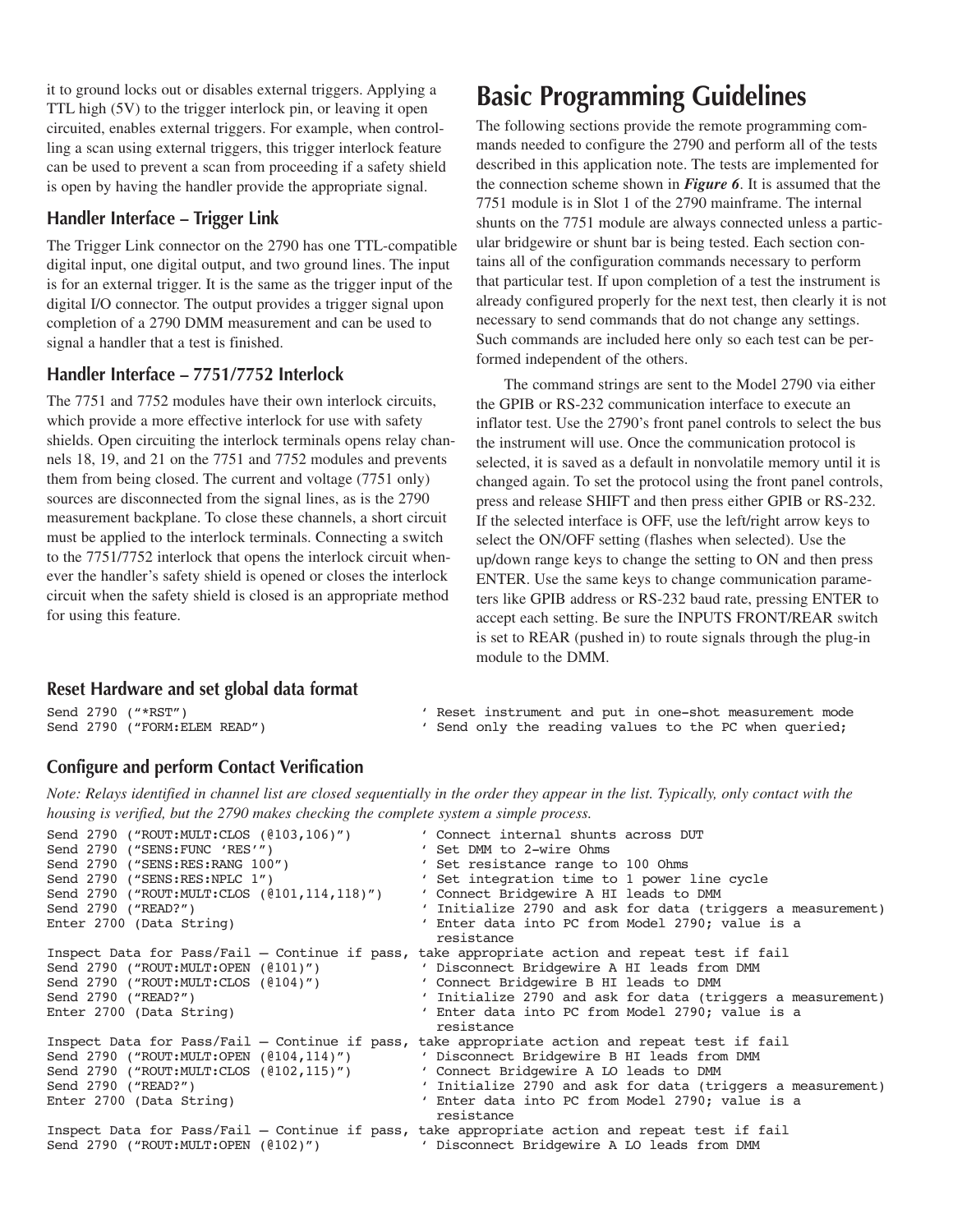| Send 2790 ("ROUT:MULT:CLOS (0105)")<br>Send 2790 ("READ?")<br>Enter 2700 (Data String)                                        | ' Connect Bridgewire B LO leads to DMM<br>' Initialize 2790 and ask for data (triggers a measurement)<br>' Enter data into PC from Model 2790; value is a<br>resistance                                                                                                                                           |
|-------------------------------------------------------------------------------------------------------------------------------|-------------------------------------------------------------------------------------------------------------------------------------------------------------------------------------------------------------------------------------------------------------------------------------------------------------------|
| Send 2790 ("ROUT:MULT:OPEN (0105)")<br>Send 2790 ("ROUT:MULT:CLOS (0108)")<br>Send 2790 ("READ?")<br>Enter 2700 (Data String) | Inspect Data for Pass/Fail - Continue if pass, take appropriate action and repeat test if fail<br>' Disconnect Bridgewire B LO leads from DMM<br>' Connect Housing LO leads to DMM<br>Initialize 2790 and ask for data (triggers a measurement)<br>' Enter data into PC from Model 2790; value is a<br>resistance |
| Send 2790 ("ROUT:MULT:OPEN (@108,115,118)")                                                                                   | Inspect Data for Pass/Fail - Continue if pass, take appropriate action and repeat test if fail<br>' Disconnect Housing LO leads from DMM; internal shunts<br>still connected                                                                                                                                      |

#### **Configure and perform Shunt Bar (Shorting Clip) tests**

*Note: First shunt bar tested without dry circuit, second tested with dry circuit. At end of test the internal shunts are left connected to the DUT. Use ROUT:OPEN:ALL if going to disconnect DUT from test system. Also, selecting S1I ohms math function automatically sets the measurement function to DC Volts and measurement range to 1V.*

| Send 2790 ("ROUT:MULT:CLOS (0103,106)")                                        | ' Connect internal shunts across DUT                        |  |  |  |  |
|--------------------------------------------------------------------------------|-------------------------------------------------------------|--|--|--|--|
| Send 2790 ("ROUT:MULT:OPEN (0122)")                                            | ' Select I-source; default setting                          |  |  |  |  |
| Send 2790 ("SOUR:CURR 0.05, (@127)")                                           | ' Set Current Source level to 50 mA                         |  |  |  |  |
| Send 2790 ("CALC1:FORM S1I")                                                   | ' Use low ohms (source I measure V) math function to        |  |  |  |  |
|                                                                                | calculate resistance                                        |  |  |  |  |
| Send 2790 ("SENS:VOLT:NPLC 1")                                                 | ' Set integration time to 1 power line cycle                |  |  |  |  |
| Send 2790 ("CALC1:STAT ON")                                                    | ' Enable the math function                                  |  |  |  |  |
| Send 2790 ("ROUT:MULT:CLOS (@101,102,117,118,121)")                            |                                                             |  |  |  |  |
|                                                                                | ' Connect Shunt Bar A to Current Source and DMM             |  |  |  |  |
| Send 2790 ("ROUT:MULT:OPEN (0103)")                                            | ' Disconnect internal shunt from Shunt Bar A                |  |  |  |  |
| Send 2790 ("READ?")                                                            | ' Initialize 2790 and ask for data (triggers a measurement) |  |  |  |  |
| Send 2790 ("ROUT:MULT:CLOS (0103)")                                            | ' Reconnect internal shunt across Shunt Bar A               |  |  |  |  |
| Enter 2700 (Data String)                                                       | ' Enter data into PC from Model 2790; value is a            |  |  |  |  |
|                                                                                | resistance                                                  |  |  |  |  |
| Inspect Data for Pass/Fail - Continue if pass, take appropriate action if fail |                                                             |  |  |  |  |
| Send 2790 ("ROUT:MULT:OPEN (@101,102)")                                        | ' Disconnect Shunt Bar A from I-source and DMM              |  |  |  |  |
| Send 2790 ("SOUR: CURR 0.001, (0127)")                                         | ' Set current source level to 1 mA for dry circuit          |  |  |  |  |
|                                                                                | measurement                                                 |  |  |  |  |
| Send 2790 ("ROUT:MULT:CLOS (0104,105,124)")                                    | ' Connect Shunt Bar B to Current Source and DMM; enable     |  |  |  |  |
|                                                                                | dry circuit                                                 |  |  |  |  |
| Send 2790 ("ROUT:MULT:OPEN $(0106)$ ")                                         | ' Disconnect internal shunt from Shunt Bar B                |  |  |  |  |
| Send 2790 ("READ?")                                                            | ' Initialize 2790 and ask for data (triggers a measurement) |  |  |  |  |
| Send 2790 ("ROUT:MULT:CLOS (0106)")                                            | ' Reconnect internal shunt across Shunt Bar A               |  |  |  |  |
| Enter 2700 (Data String)                                                       | ' Enter data into PC from Model 2790; value is a            |  |  |  |  |
|                                                                                | resistance                                                  |  |  |  |  |
| Inspect Data for Pass/Fail - Continue if pass, take appropriate action if fail |                                                             |  |  |  |  |
| Send 2790 ("ROUT:MULT:OPEN (@121,104,105,117,118,124)")                        |                                                             |  |  |  |  |
|                                                                                | ' Open I-source and disconnect Shunt Bar B from DMM;        |  |  |  |  |
|                                                                                | disable dry circuit                                         |  |  |  |  |

#### **Configure and perform Bridgewire tests**

*Note: Test current verified prior to first bridgewire test. At end of test the internal shunts are left connected to the DUT. Use ROUT:OPEN:ALL if going to disconnect DUT from test system.*

|  | Send 2790 ("ROUT:MULT:CLOS (@103,106)") |                                                     | ' Connect internal shunts across DUT                                           |
|--|-----------------------------------------|-----------------------------------------------------|--------------------------------------------------------------------------------|
|  | Send 2790 ("ROUT:MULT:OPEN (0122)")     |                                                     | ' Select I-source; default setting                                             |
|  | Send 2790 ("SOUR:CURR 0.05, (@127)")    |                                                     | ' Set Current Source level to 50 mA                                            |
|  | Send 2790 ("CALC1:STAT OFF")            |                                                     | ' Disable any math functions                                                   |
|  | Send 2790 ("SENS: FUNC 'VOLT'")         |                                                     | ' Set DMM to DC Volts                                                          |
|  | Send 2790 ("SENS: VOLT: RANG 0.1")      |                                                     | ' Set voltage range to 100 mV                                                  |
|  | Send 2790 ("SENS:VOLT:NPLC 1")          |                                                     | ' Set integration time to 1 power line cycle                                   |
|  |                                         | Send 2790 ("ROUT:MULT:CLOS (@101,102,118,125,121)") |                                                                                |
|  |                                         |                                                     | Connect Bridgewire A to Current Source and I-source                            |
|  |                                         |                                                     | sense resistor to DMM                                                          |
|  | Send 2790 ("ROUT:MULT:OPEN (0103)")     |                                                     | ' Disconnect internal shunt from Bridgewire A                                  |
|  | Send 2790 ("READ?")                     |                                                     | ' Initialize 2790 and ask for data (triggers a measurement)                    |
|  | Send 2790 ("ROUT:MULT:CLOS ( $(103)$ ") |                                                     | ' Reconnect internal shunt across Bridgewire A                                 |
|  | Enter 2700 (Data String)                |                                                     | ' Enter data into PC from Model 2790; reading is a voltage                     |
|  |                                         |                                                     | equal in value to test current                                                 |
|  |                                         |                                                     | Inspect Data for Pass/Fail - Continue if pass, take appropriate action if fail |
|  | Send 2790 ("ROUT:MULT:OPEN (0125)")     |                                                     | ' Disconnect I-source sense resistor from DMM                                  |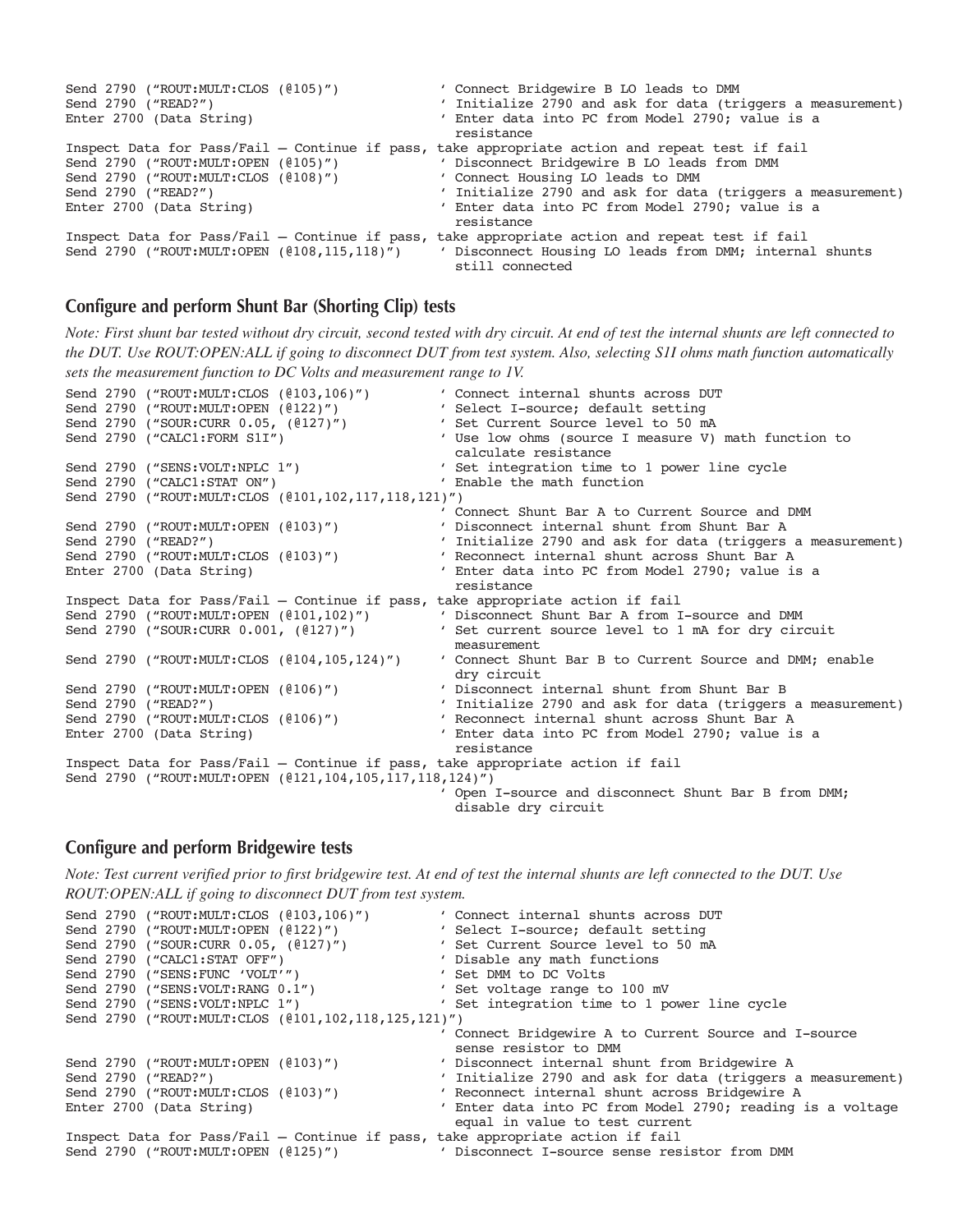```
Send 2790 ("CALC1:FORM S1I") ' Use low ohms (source I measure V) math function to calculate resistance
                                               calculate resistance
Send 2790 ("CALC1:STAT ON") ' Enable the math function
Send 2790 ("ROUT:MULT:CLOS (0117)") ' Connect Bridgewire A to DMM
Send 2790 ("ROUT:MULT:OPEN (@103)") ' Disconnect internal shunt from Bridgewire A
Send 2790 ("READ?") ' Initialize 2790 and ask for data (triggers a measurement)
Send 2790 ("ROUT:MULT:CLOS (@103)") ' Reconnect internal shunt across Bridgewire A
Enter 2700 (Data String) ' Enter data into PC from Model 2790; value is a 
                                               resistance
Inspect Data for Pass/Fail – Continue if pass, take appropriate action if fail
Send 2790 ("ROUT:MULT:OPEN (@101,102)") ' Disconnect Bridgewire A from I-source and DMM
Send 2790 ("ROUT:MULT:CLOS (@104,105)") ' Connect Bridgewire B to Current Source and I-Souce and DMM
Send 2790 ("ROUT:MULT:OPEN (@106)") ' Disconnect internal shunt from Bridgewire B
Send 2790 ("READ?") ' Initialize 2790 and ask for data (triggers a measurement)
Send 2790 ("ROUT:MULT:CLOS (@106)") ' Connect internal shunt across Shunt Bar A
End 2790 ("READ?")<br>
Send 2790 ("ROUT:MULT:CLOS (@106)") (Connect internal shunt across Shunt Bar A<br>
Enter 2700 (Data String) (Enter data into PC from Model 2790; value is a
                                               resistance
Inspect Data for Pass/Fail – Continue if pass, take appropriate action if fail
Send 2790 ("ROUT:MULT:OPEN (@121,104,105,117,118)")
                                              ' Open I-source and disconnect Bridgewire B from DMM
```
#### **Configure and perform Insulation Resistance (HIPOT) tests**

*Note: Test voltage verified prior to first Insulation Resistance test. At end of test the internal shunts are left connected to the DUT. Use ROUT:OPEN:ALL if going to disconnect DUT from test system. Also, selecting S1Vohms math function automatically sets the measurement function to DC Volts and measurement range to 10V.*

```
Send 2790 ("ROUT:MULT:CLOS (@103,106)") 			 ' Connect internal shunts across DUT
Send 2790 ("SOUR:VOLT 500, (@128)") ' Set Voltage Source level to 500 V
Wait 250 ms for V-source to settle ' Settling time for 50V to 500V transition
Send 2790 ("CALC1:STAT OFF") 	 ' Disable any math functions
Send 2790 ("SENS:FUNC 'VOLT'") ' Set DMM to DC Volts
Send 2790 ("SENS:FUNC 'VOLT'")<br>
Send 2790 ("SENS:VOLT:RANG 1000") ' Set voltage range to 1000 V<br>
Send 2790 ("SENS:VOLT:NPLC 1") ' Set integration time to 1 po
                                              ' Set integration time to 1 power line cycle
Send 2790 ("ROUT:MULT:CLOS (@122,113,118,123,121)")
                                                Select V-source and connect DMM across it; connection to
                                                V-source LO is made through I-V converter
Wait approximately 50ms for V-source to settle ' Settling time for step change in load
Send 2790 ("READ?") ("READ?") ' Initialize 2790 and ask for data (triggers a measurement)<br>Enter 2700 (Data String) ' Enter data into PC from Model 2790; reading is V-source
                                               ' Enter data into PC from Model 2790; reading is V-source
                                                 open circuit voltage (input resistance of DMM on 1000 V
                                                 range is 10 \text{ M}\Omega)
Inspect Data for Pass/Fail – Continue if pass, take appropriate action if fail
Send 2790 ("ROUT:MULT:OPEN (@121,122,113)") ' Open 122 to deselect V-source and discharge module; other
                                                channels disconnect V-source from DMM
Send 2790 ("CALC1:FORM S1V") ' Use high ohms (source V measure I) math function to
                                                calculate resistance
Send 2790 ("CALC1:STAT ON") ' Enable the math function
Send 2790 ("TRIG:DEL 2") ' Set nominal 2 sec soak time from when 2790 is
                                                 initialized until measurement is made
Send 2790 ("ROUT:MULT:CLOS (@101,108,116,122,121)")
                                               ' Connect Bridgewire A HI to V-source and Housing LO to 
                                                I-V converter; connect I-V converter output to DMM
Send 2790 ("READ?") \blacksquare Initialize 2790 and ask for data (triggers a measurement);
                                                V-source settles during soak time
Enter 2700 (Data String) \overline{ } Enter data into PC from Model 2790; value is a
                                                 resistance
Inspect Data for Pass/Fail – Continue if pass, take appropriate action if fail
Send 2790 ("ROUT:MULT:OPEN (@121,122,101)") ' Discharge module and cables; disconnect V-source and
                                                Bridgewire A HI from test circuit
Send 2790 ("ROUT:MULT:CLOS (@104,122,121)") ' Select V-source; connect V-source and Bridgewire B HI 
                                                to test circuit
Send 2790 ("READ?") ' Initialize 2790 and ask for data (triggers a measurement);
                                                V-source settles during soak time
Enter 2700 (Data String) \overline{ } Enter data into PC from Model 2790; value is a
                                                 resistance
Inspect Data for Pass/Fail – Continue if pass, take appropriate action if fail
Send 2790 ("ROUT:MULT:OPEN (@121,122,104,108,116,118)")
                                                Discharge module; disconnect V-source, Bridgewire B HI,
                                                 I-V converter and DMM from test circuit
```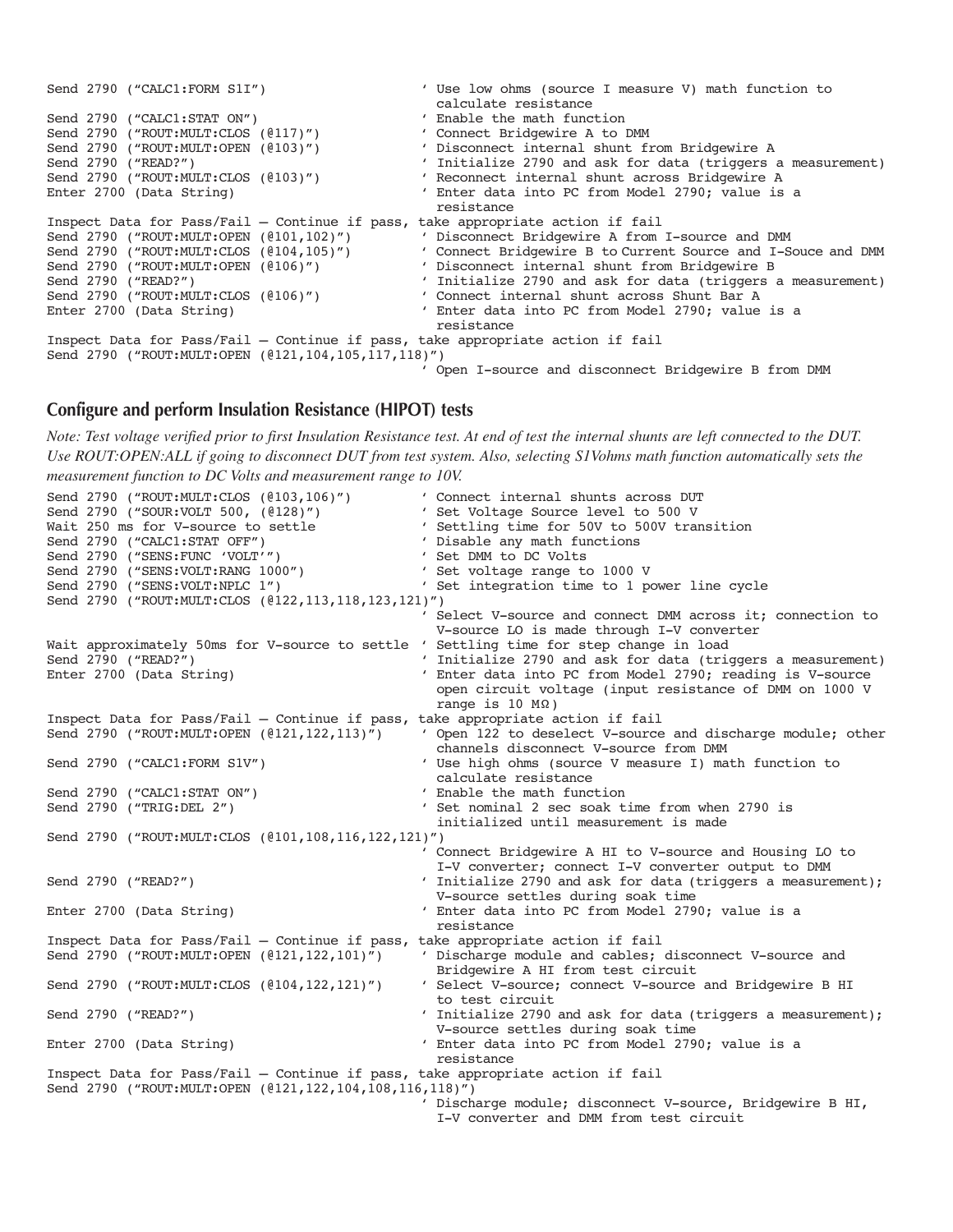## **Running the Tests**

Performing the tests in the order presented in the "Basic Programming Guidelines" section is one possible approach to testing a dual inflator air bag module. As previously mentioned, the shunt bar tests are often performed multiple times to ensure that the shunts are functional and properly connected. The example code tries to show all of the various measurement capabilities that are discussed in this note, but the need to use any of these features depends on the specific application and test requirements. The instrument configurations used in the example were chosen so that the rated measurement accuracies of the 7751 module should be achieved rather than for maximum test throughput. Several steps can be taken if test speed is critical and noise immunity or measurement accuracy can be traded off. The integration time for the example measurements is set at 1 PLC (power line cycle), which at 60Hz is 16.7ms. The integration time can be reduced by a factor of 100 to just 0.01 PLC at the cost of reduced immunity to power line frequency noise (see the "Noise" section under "Typical Sources of Error.") Other steps that can be taken to increase speed include turning off the instrument display and turning off the autozero function. Normally, the Model 2790 periodically measures internal voltages corresponding to offsets and amplifier gains to help maintain stability and accuracy over time and changes in temperature. These internal measurements take time; therefore, turning them off can speed up external measurements. This is an acceptable practice, but the autozeroing function should only be disabled for short periods of time to maintain the rated accuracy of the instrument. Similarly, it takes time to update the display; therefore, turning it off also helps speed up measurements for maximum throughput. The commands for setting the integration time in terms of PLCs are included in the program example. The range of this setting is 0.01 to 60 PLCs at 60Hz power line frequency (50 PLCs at 50Hz). The autozero function can be turned off or on by sending "SYST:AZER:STAT OFF or ON" to the 2790. The display is turned off or on by sending "DISP:ENAB OFF or ON" to the 2790.

# **Typical Sources of Error**

### **Lead Resistance**

Resistance is usually measured using either two-wire or fourwire methods. A common source of error in low resistance measurements when only two test leads are used is the amount of series resistance present in the test leads connected to the deviceunder-test (DUT). *Figure 7a* illustrates the effect of series resistance when the current source and voltmeter use the same pair of test leads, as for the Contact Verification tests. The main problem with the two-wire method as applied to low resistance measurements is the lead resistance  $(R<sub>LEAD</sub>)$ . Since the test current  $(I_{\text{SOURCE}})$  causes a small but significant voltage drop across the

lead resistances, the voltage  $(V_{MEAS})$  measured by the meter will not be exactly the same as the voltage  $(V_R)$  directly across the test resistance  $(R<sub>DUT</sub>)$ , and considerable error can result. This is not a problem for qualitative measurements like the contact verification tests where the object is to distinguish between a "relatively low" resistance and an open circuit. However, this is a problem for the bridgewire and shunt bar tests, where more precise and accurate measurements are required. To eliminate the effects of lead resistance, the current source and voltmeter must be separated and four wires used to connect to the device. *Figure 7b* shows the four-wire measurement configuration used for the bridgewire and shunt bar tests. Due to the very high input impedance of the voltmeter, virtually no current flows through the Sense HI and LO leads and therefore  $V_{MEAS}$  equals  $V_R$ . Note that four-wire ohms measurements are also possible using just the 2790 DMM, but unlike the 7751 and 7752 modules, the test current is not programmable.

#### **Noise**

In a production environment, measurement performance can be compromised by external noise produced by machinery, motors, and even fluorescent lights. This can become a significant problem where low-level measurements are required for a high impedance DUT connected to the test equipment by long cables. Normal-mode noise refers to noise signals that appear between the HI and LO input terminals of an instrument. Careful shielding will reduce normal-mode noise. Using twisted pairs can help reduce noise generated by magnetic coupling. Using twisted pairs within an overall shield is an effective method of reducing normal-mode noise. Power line cycle integration can reduce the effects of periodic noise signals at power line frequencies (or harmonics thereof). When the integration time of the A/D converter is set to an integral number of power line cycles, line frequency noise is averaged out over the integration period, resulting in lower normal-mode noise. Nonperiodic noise or noise at other frequencies is not affected significantly by line cycle integration. In this case, digital filtering that averages multiple measurements can be effective. The Model 2790 offers both line cycle integration and digital filtering for normal-mode noise reduction. In general, long integration times and averaging multiple readings can significantly reduce test system throughput. It is up to the test system designer to make the necessary trade-offs between test system speed, signal noise, and measurement accuracy. Normally, noise shields should be connected to input LO, but in some cases where earth-ground based RFI/EMI interference contributes to the noise, connecting to LO may not be completely effective. In this case, using an overall shield tied to earth-ground may be necessary. Common-mode noise refers to noise signals that occur between input HI and input LO and chassis ground. Common-mode noise can be minimized by connecting all shields and/or grounds to a single point in the test system.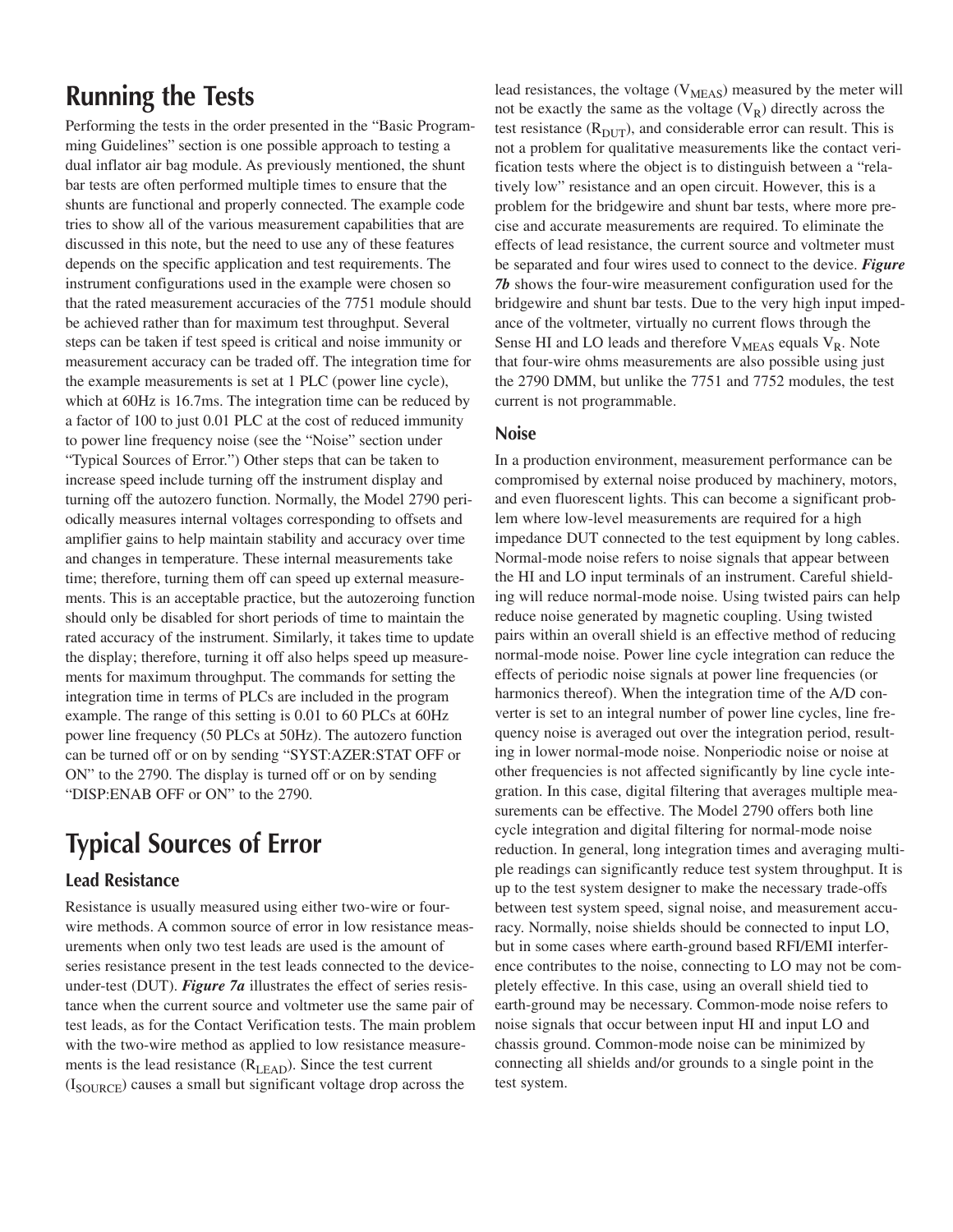Keithley has determined that one acceptable 2790 system cabling solution is to use Belden #8899 wire to connect the DUT to the switch module. This is a very flexible and durable stranded 18AWG wire with rubber insulation rated for 5kV. The wire bundle should be enclosed in an overall wraparound shield, such as Zippertubing Series ZTZ-\*-SH3. The shield should be connected to a safety earth ground. Keithley recommends that users contact The Zippertubing Company for assistance in selecting the appropriate product for their specific applications (301-527-0488, www.zippertubing.com).

## **Equipment List**

The following equipment is required to assemble the PC controlled air bag inflator test system shown in *Figure 1*.

- 1. Model 2790 SourceMeter Switch System
- 2. One Model 7751 Module

3a. For IEEE-488 (GPIB) Operation:

- PC with Model KPCI-488 GPIB computer interface board
- Model 7007 Double-Shielded GPIB Cable (available in different lengths)
- 3b. For RS-232 (Serial) Operation:
	- PC with available serial port
	- Model 7009-5 Shielded RS-232 Cable (wired as straight-thru cable, not as null modem cable)
- 4. Custom digital I/O cable for connecting DIO 9-pin male Dsub connector and/or Trigger Link 8-pin female DIN connector of Model 2790 to the component handler
- 5. Custom wiring harness for connecting the test equipment to the inflator under test (see "Noise" under "Typical Sources of Error.")



*Figure 7a. 2-Wire Ohms Measurement Using DMM* Ω*2 Funcion*



*Figure 7b. 4-Wire Ohms Measurement Using 7751 I-Source and 2790 DMM*